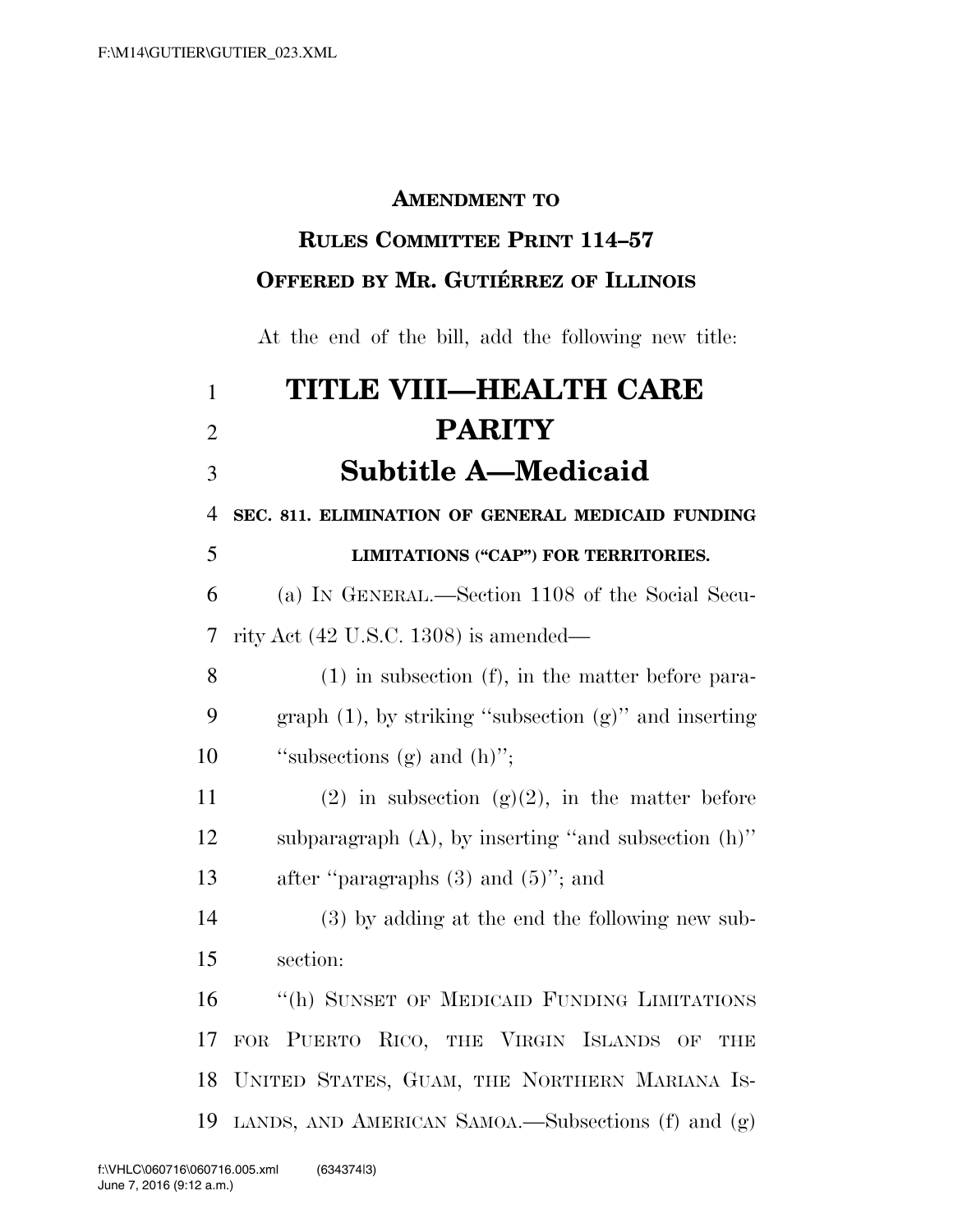shall not apply to Puerto Rico, the Virgin Islands of the United States, Guam, the Northern Mariana Islands, and American Samoa beginning with fiscal year 2017.''.

- (b) CONFORMING AMENDMENTS.—
- (1) Section 1902(j) of the Social Security Act 6 (42 U.S.C. 1396a(j)) is amended by striking ", the limitation in section 1108(f),''.
- (2) Section 1903(u) of the Social Security Act (42 U.S.C. 1396b(u)) is amended by striking para-graph (4).
- 11 (3) Section  $1323(c)(1)$  of the Patient Protection 12 and Affordable Care Act  $(42 \text{ U.S.C. } 18043(c)(1))$  is amended by striking ''2019'' and inserting ''2016''. (c) EFFECTIVE DATE.—The amendments made by this section shall apply beginning with fiscal year 2017. **SEC. 812. ELIMINATION OF SPECIFIC FEDERAL MEDICAL ASSISTANCE PERCENTAGE (FMAP) LIMITA- TION FOR TERRITORIES.**  Section 1905(b) of the Social Security Act (42 U.S.C.

20 1396d(b)) is amended, in clause  $(2)$ , by inserting "for fis- cal years before fiscal year 2017'' after ''American Samoa''.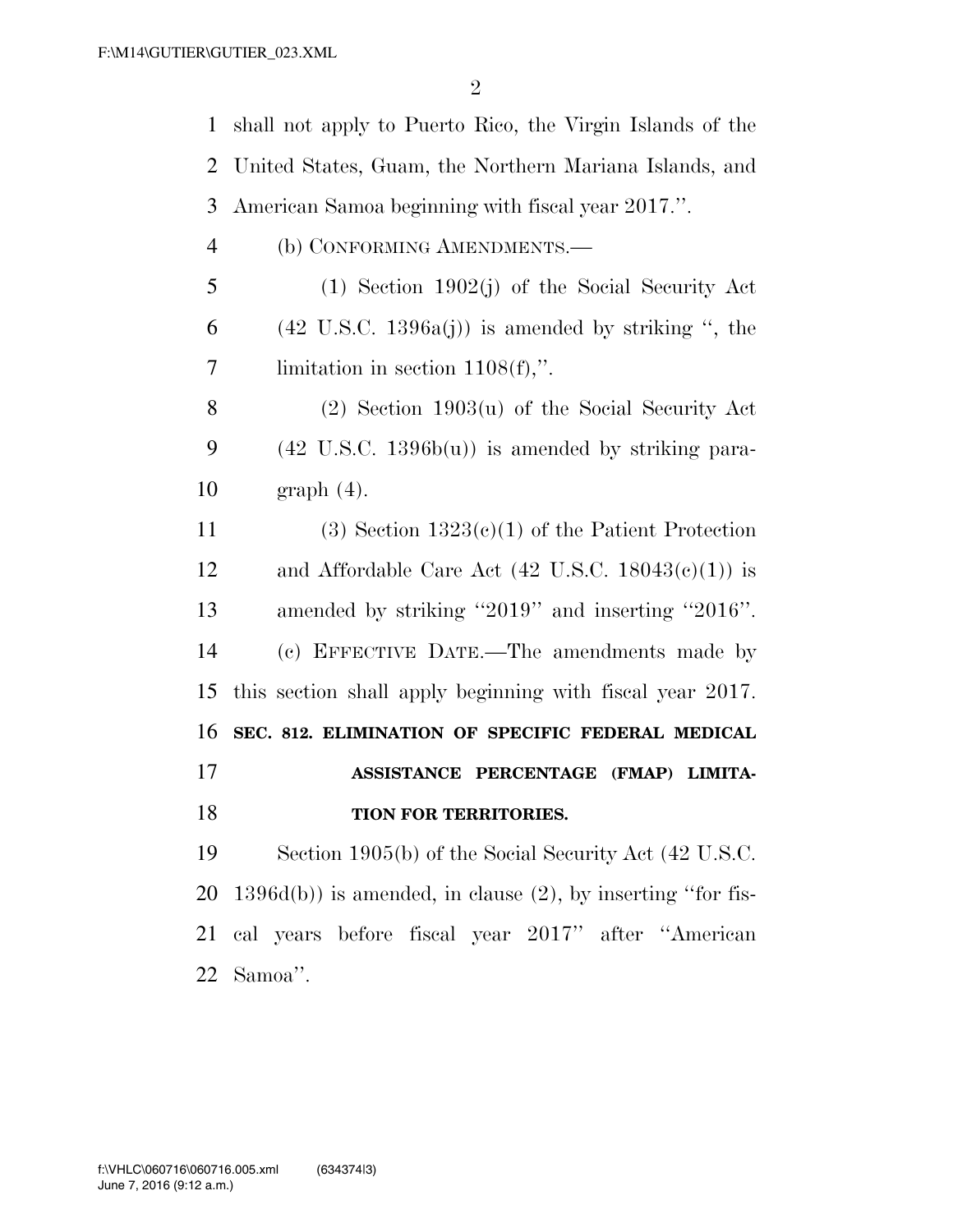| $\mathbf{1}$   | SEC. 813. APPLICATION OF MEDICAID WAIVER AUTHORITY          |
|----------------|-------------------------------------------------------------|
| $\overline{2}$ | TO ALL OF THE TERRITORIES.                                  |
| 3              | (a) IN GENERAL.—Section $1902(j)$ of the Social Se-         |
| $\overline{4}$ | curity Act $(42 \text{ U.S.C. } 1396a(j))$ is amended—      |
| 5              | (1) by striking "American Samoa and the                     |
| 6              | Northern Mariana Islands" and inserting "Puerto             |
| 7              | Rico, the Virgin Islands of the United States, Guam,        |
| 8              | Northern Mariana Islands, and American<br>the               |
| 9              | Samoa";                                                     |
| 10             | (2) by striking "American Samoa or the North-               |
| 11             | ern Mariana Islands" and inserting "Puerto Rico,            |
| 12             | the Virgin Islands of the United States, Guam, the          |
| 13             | Northern Mariana Islands, or American Samoa";               |
| 14             | (3) by inserting " $(1)$ " after " $(j)$ ";                 |
| 15             | (4) by inserting "except as otherwise provided              |
| 16             | in this subsection," after "Notwithstanding any             |
| 17             | other requirement of this title"; and                       |
| 18             | (5) by adding at the end the following:                     |
| 19             | $\lq(2)$ The Secretary may not waive under this sub-        |
| <b>20</b>      | section the requirement of subsection $(a)(10)(A)(i)(IX)$   |
| 21             | (relating to coverage of adults formerly under foster care) |
| 22             | with respect to any territory.".                            |
| 23             | (b) EFFECTIVE DATE.—The amendments made by                  |
| 24             | this section shall apply beginning October 1, 2016.         |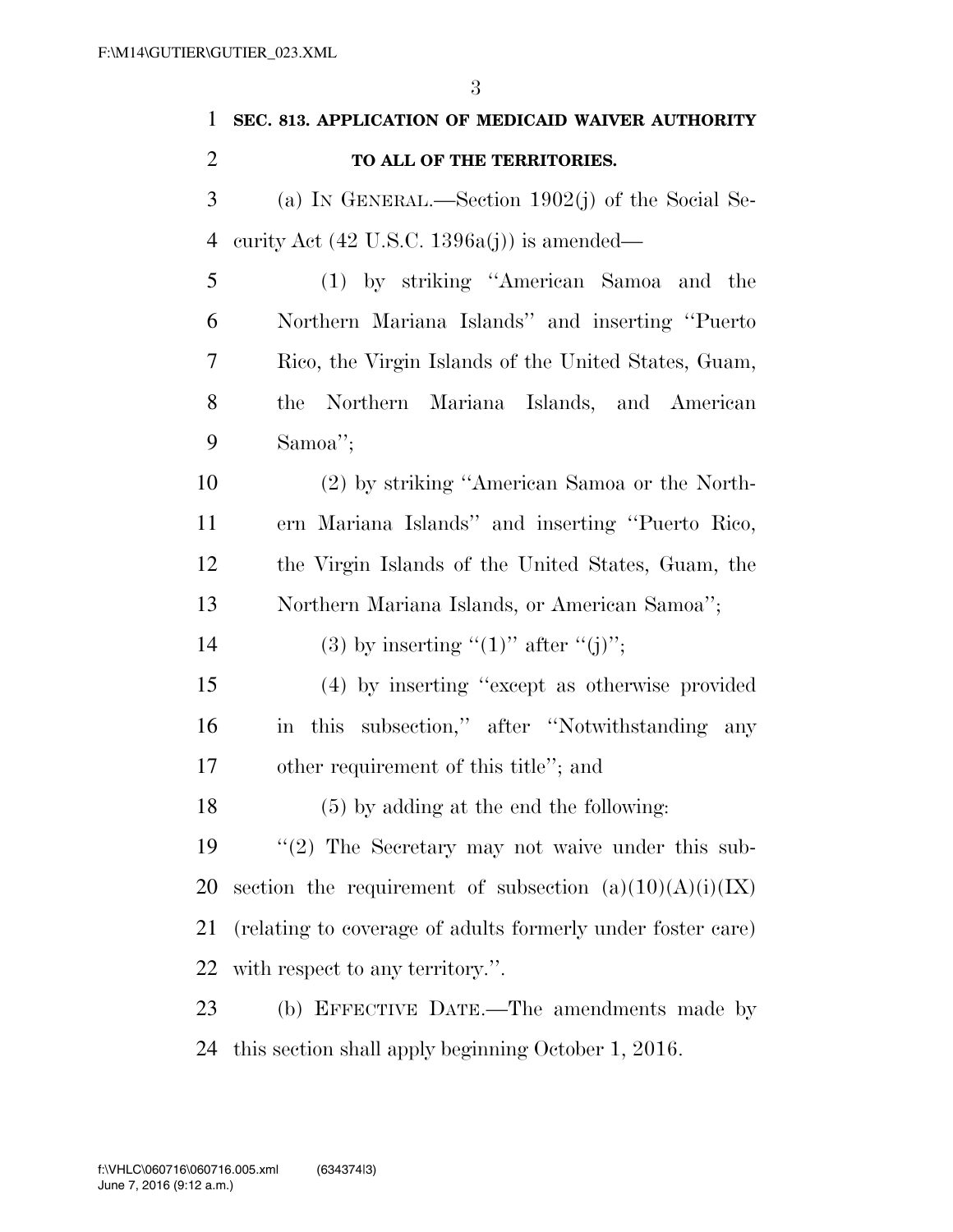| 1              | SEC. 814. APPLICATION OF 100 PERCENT FEDERAL POV-            |
|----------------|--------------------------------------------------------------|
| $\overline{2}$ | ERTY LINE (FPL) LIMITATION TO TERRI-                         |
| 3              | TORIES.                                                      |
| $\overline{4}$ | (a) IN GENERAL.—Section 1902 of the Social Secu-             |
| 5              | rity Act $(42 \text{ U.S.C. } 1396a)$ is amended—            |
| 6              | $(1)$ in subsection $(a)(10)(A)(i)(VIII)$ , by insert-       |
| 7              | ing "(or, subject to subsection (j), 100 percent in          |
| 8              | the case of Puerto Rico, the Virgin Islands of the           |
| 9              | United States, Guam, the Northern Mariana Is-                |
| 10             | lands, and American Samoa)" after "133 percent";             |
| 11             | and                                                          |
| 12             | $(2)$ in subsection (j), as amended by section               |
| 13             | 813, by adding at the end the following new para-            |
| 14             | graph:                                                       |
| 15             | $``(3)(A)$ Notwithstanding any other provision of law,       |
| 16             | Federal financial participation shall not be available to a  |
| 17             | territory for medical assistance for an individual whose     |
|                | 18 family income exceeds 100 percent of the official poverty |
| 19             | line for a family of the size involved, except in the case   |
| 20             | of individuals qualifying for medical assistance under sub-  |
| 21             | section $(a)(10)(A)(i)(IX)$ and except as authorized under   |
| 22             | a waiver under this subsection or section 1115.              |
| 23             | "(B) The Secretary may, under paragraph $(1)$ or sec-        |
| 24             | tion 1115, waive the limitation under subparagraph $(A)$     |
| 25             | but only in the case of a territory other than Puerto Rico.  |
| 26             | In carrying out this subparagraph, the Secretary shall       |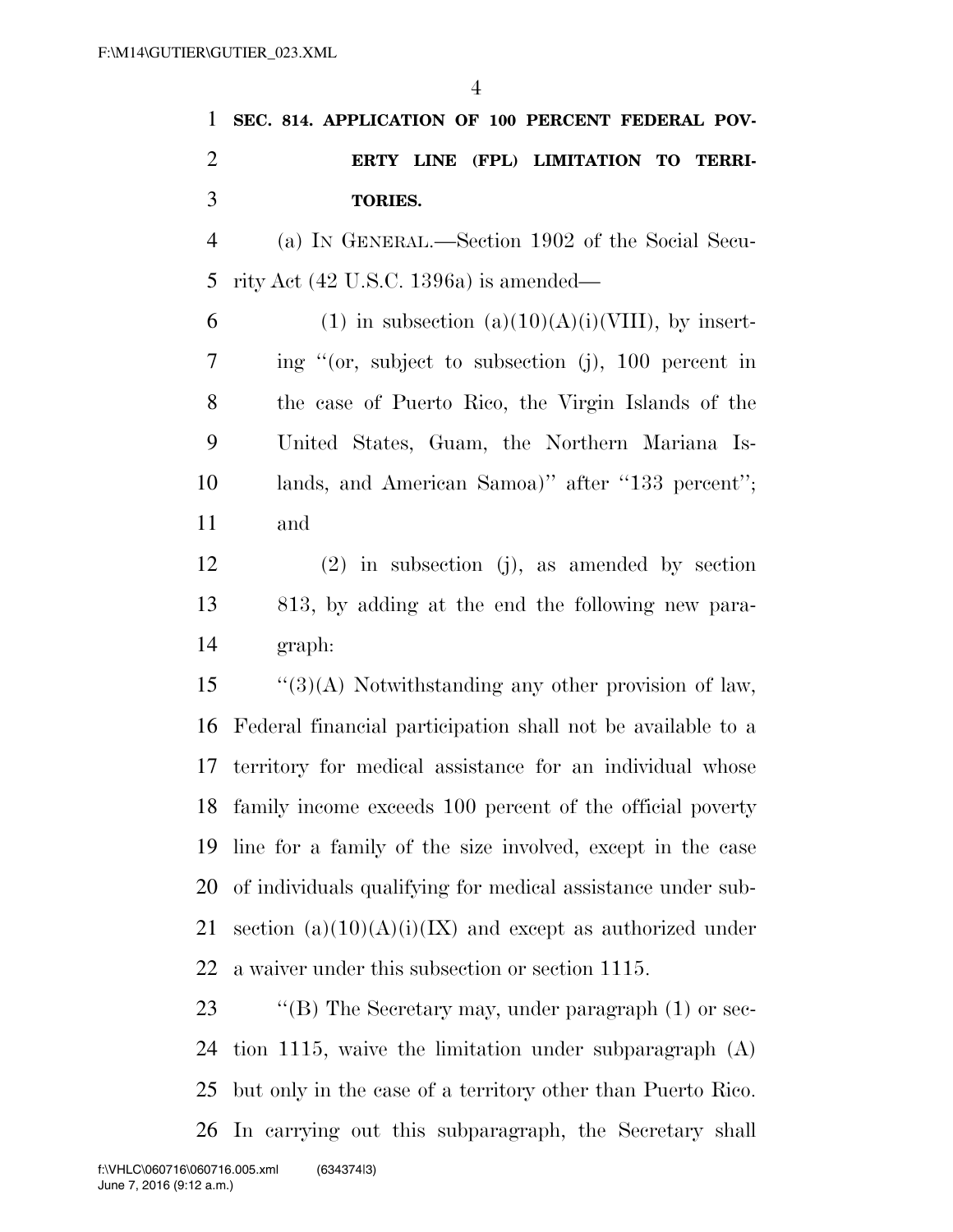take into account the eligibility levels established under the State plan of the territory involved before the date of the enactment of this paragraph.''.

 (b) NOT APPLYING 5 PERCENT DISREGARD.—Sub-5 paragraph (I) of section  $1902(a)(14)$  of the Social Secu-6 rity Act  $(42 \text{ U.S.C. } 1396b(a)(14))$  is amended by adding at the end the following:

 ''The previous sentence shall only apply to a State that is one of the 50 States or the Dis-10 trict of Columbia.".

 (c) EFFECTIVE DATE.—The amendments made by this section shall apply with respect to eligibility deter- minations made with respect to items and services fur-nished on or after October 1, 2016.

 **SEC. 815. PERMITTING MEDICAID DSH ALLOTMENTS FOR TERRITORIES.** 

 Section 1923(f) of the Social Security Act (42 U.S.C. 1396) is amended—

 (1) in paragraph (6), by adding at the end the following new subparagraph:

21 "'(C) TERRITORIES.—

22 "(i) FISCAL YEAR 2017.—For fiscal year 2017, the DSH allotment for Puerto Rico, the Virgin Islands of the United States, Guam, the Northern Mariana Is-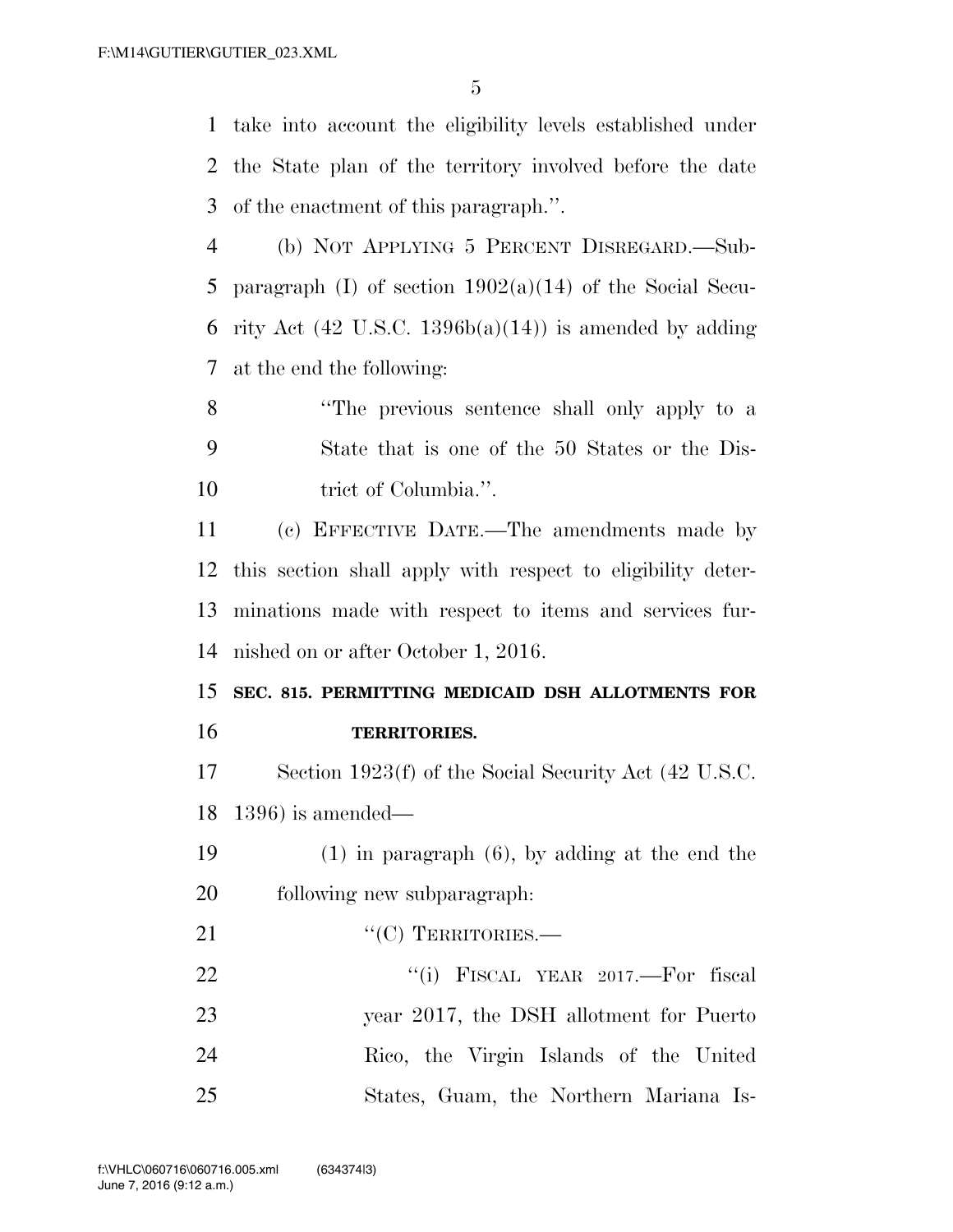| $\mathbf{1}$   | lands, and American Samoa shall bear the                                  |
|----------------|---------------------------------------------------------------------------|
| $\overline{2}$ | same ratio to $$150,000,000$ as the ratio of                              |
| 3              | the number of individuals who are low-in-                                 |
| $\overline{4}$ | come or uninsured and residing in such re-                                |
| 5              | spective territory (as estimated from time                                |
| 6              | to time by the Secretary) bears to the                                    |
| 7              | sums of the number of such individuals re-                                |
| 8              | siding in all of the territories.                                         |
| 9              | ``(ii)<br>SUBSEQUENT FISCAL YEAR.                                         |
| 10             | For each subsequent fiscal year, the DSH                                  |
| 11             | allotment for each such territory is subject                              |
| 12             | to an increase in accordance with para-                                   |
| 13             | graph $(2)$ ."; and                                                       |
| 14             | $(2)$ in paragraph $(9)$ , by inserting before the pe-                    |
| 15             | riod at the end the following: ", and includes, begin-                    |
| 16             | ning with fiscal year 2017, Puerto Rico, the Virgin                       |
| 17             | Islands of the United States, Guam, the Northern                          |
| 18             | Mariana Islands, and American Samoa".                                     |
| 19             | <b>Subtitle B—Medicare</b>                                                |
| 20             | <b>CHAPTER 1-PART A</b>                                                   |
| 21             | SEC. 821. CALCULATION OF MEDICARE DSH PAYMENTS FOR                        |
| 22             | IPPS HOSPITALS IN PUERTO RICO.                                            |
| 23             | Section $1886(d)(9)(D)(iii)$ of the Social Security Act                   |
| 24             | $(42 \text{ U.S.C. } 1395 \text{ww}(d)(9)(D)(iii))$ is amended to read as |
| 25             | follows:                                                                  |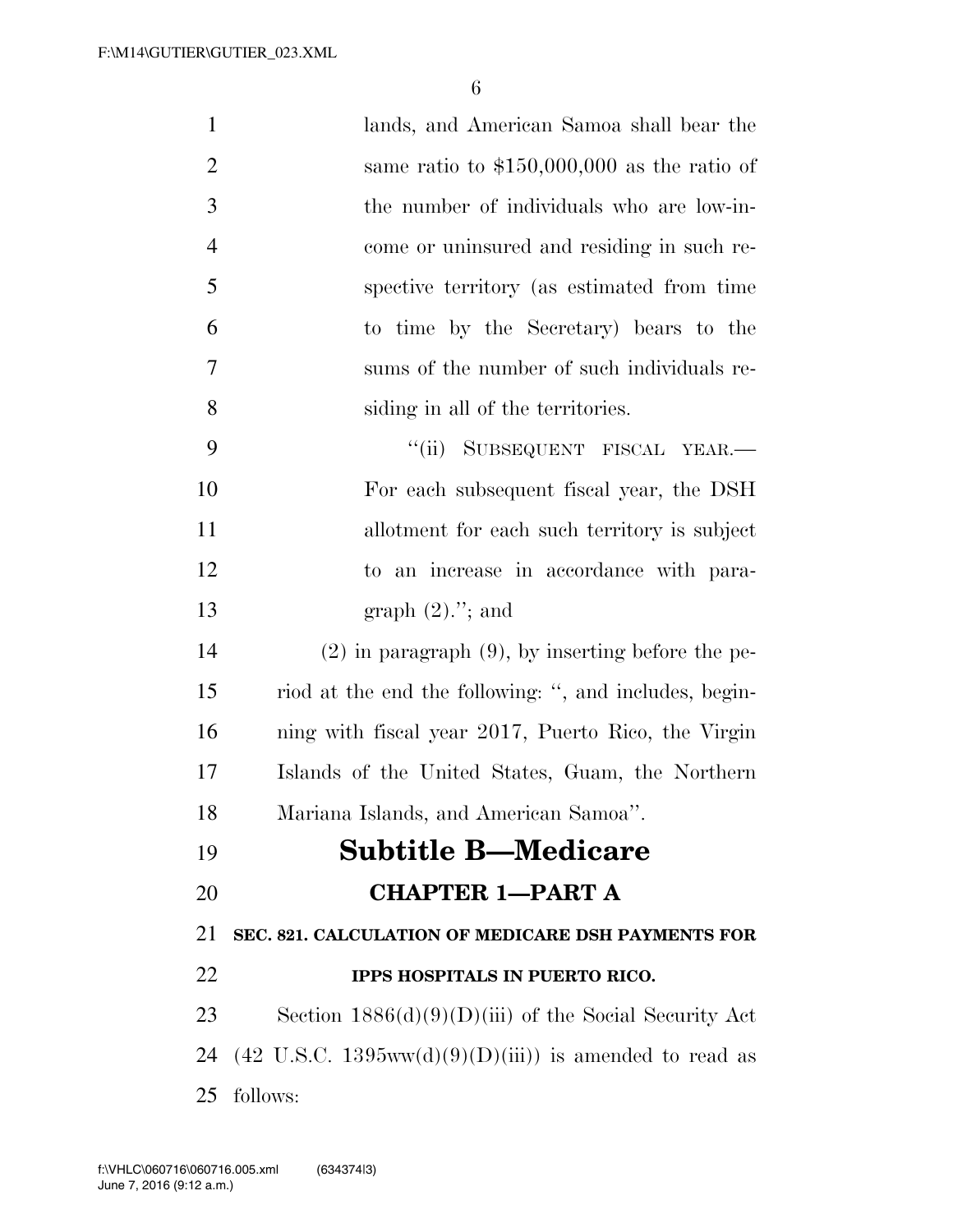| $\mathbf{1}$   | "(iii) Subparagraph $(F)$ (relating to dispropor-     |
|----------------|-------------------------------------------------------|
| $\overline{2}$ | tionate share payments), including application of     |
| $\mathfrak{Z}$ | subsection (r), except that for this purpose—         |
| $\overline{4}$ | $\lq\lq$ (I) the sum described in clause (ii) of this |
| 5              | subparagraph shall be substituted for the sum         |
| 6              | referred to in paragraph $(5)(F)(ii)(I)$ ; and        |
| 7              | "(II) for discharges occurring on or after            |
| 8              | October 1, 2015, subclause $(I)$ of paragraph         |
| 9              | $(5)(F)(vi)$ shall be applied by substituting for     |
| 10             | the numerator described in such subclause the         |
| 11             | number of subsection (d) Puerto Rico hospital's       |
| 12             | patient days for the cost reporting period in-        |
| 13             | volved which were made up of patients who (for        |
| 14             | such days) were entitled to benefits under part       |
| 15             | A of this title and were—                             |
| 16             | "(aa) entitled to supplementary secu-                 |
| 17             | rity income benefits (excluding any State             |
| 18             | supplementation) under title XVI of this              |
| 19             | Act;                                                  |
| 20             | "(bb) eligible for medical assistance                 |
| 21             | under a State plan under title XIX; or                |
| 22             | "(cc) receiving aid or assistance under               |
| 23             | any plan of the State approved under title            |
| 24             | I, X, XIV, or XVI.".                                  |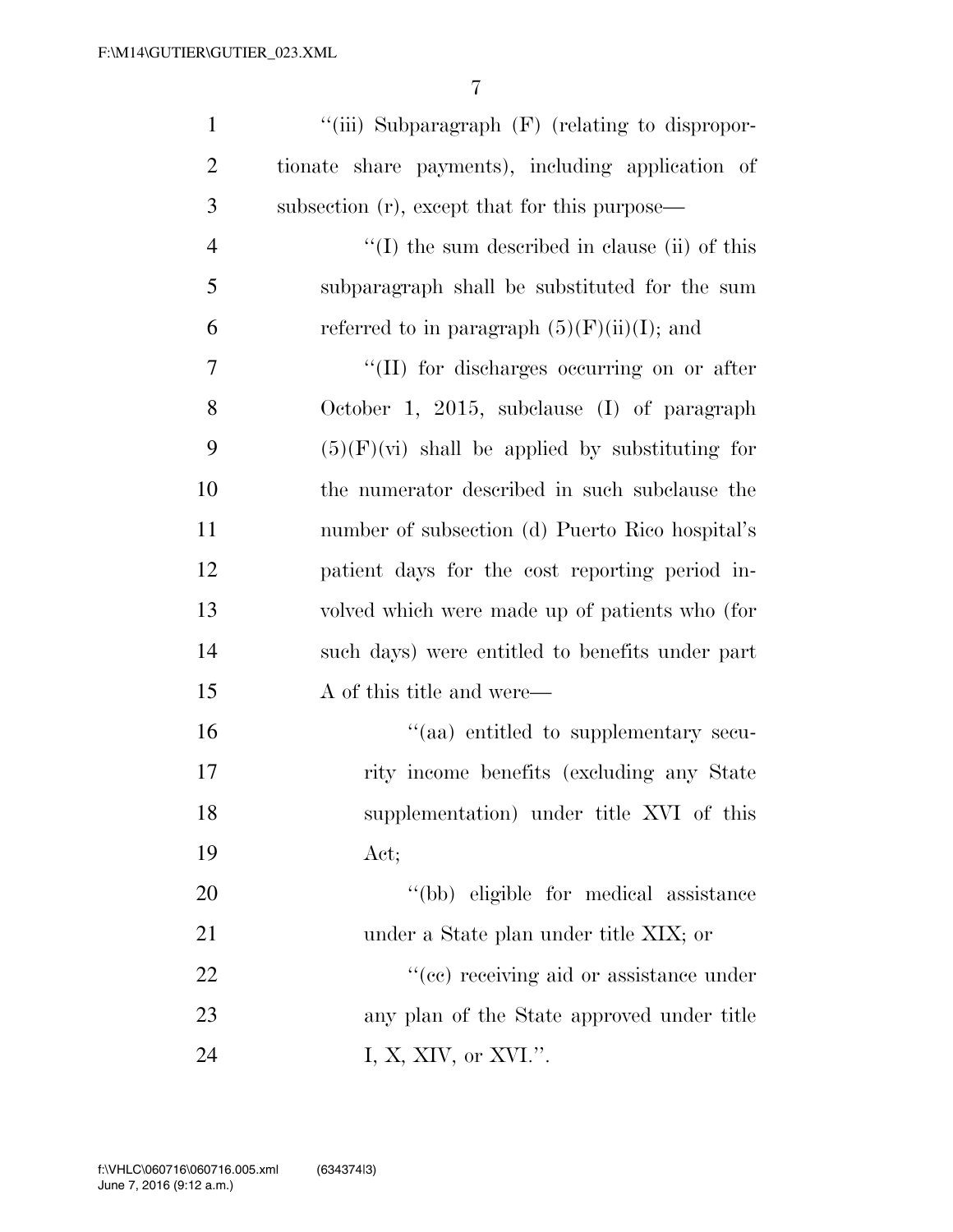# **CHAPTER 2—PART B SEC. 824. APPLICATION OF PART B DEEMED ENROLLMENT PROCESS TO RESIDENTS OF PUERTO RICO; SPECIAL ENROLLMENT PERIOD AND LIMIT ON LATE ENROLLMENT PENALTIES.**  (a) APPLICATION OF PART B DEEMED ENROLLMENT PROCESS TO RESIDENTS OF PUERTO RICO.—Section 8  $1837(f)(3)$  of the Social Security Act  $(42 \text{ U.S.C.})$

9 1395 $p(f)(3)$  is amended by striking ", exclusive of Puerto Rico''.

 (b) EFFECTIVE DATE.—The amendment made by subsection (a) shall apply to individuals whose initial en- rollment period under section 1837(d) of the Social Secu- rity Act begins on or after the first day of the effective month, specified by the Secretary of Health and Human 16 Services under section  $1839(j)(1)(C)$  of such Act, as added 17 by subsection  $(e)(2)$ .

 (c) TRANSITION PROVIDING SPECIAL ENROLLMENT PERIOD AND LIMIT ON LATE ENROLLMENT PENALTIES FOR CERTAIN MEDICARE BENEFICIARIES.—Section 1839 of the Social Security Act (42 U.S.C. 1395r) is amend-ed—

 (1) in the first sentence of subsection (b), by in-24 serting "subject to section  $1839(j)(2)$ ," after "sub-25 section (i)(4) or (l) of section ,"; and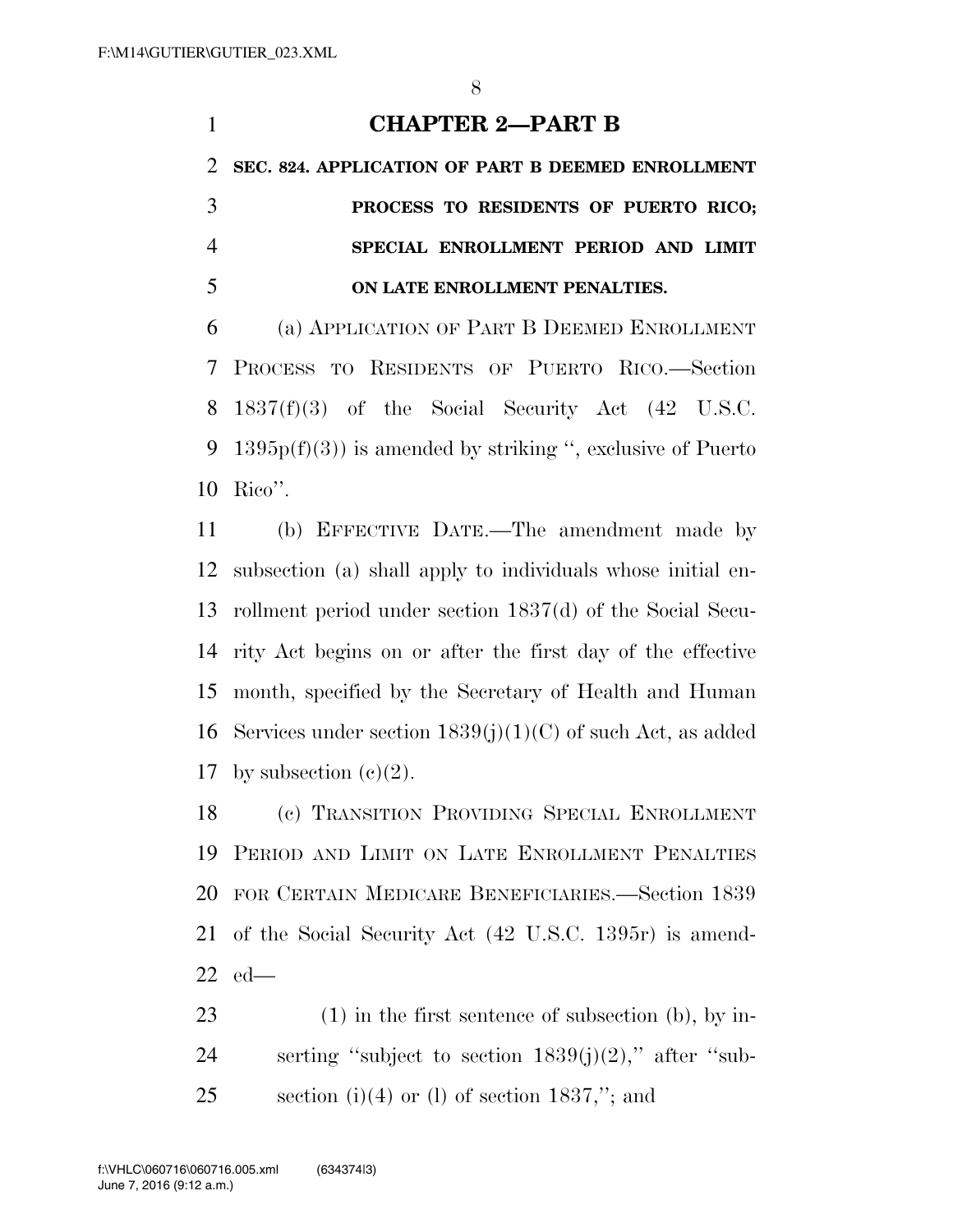(2) by adding at the end the following new sub-section:

 ''(j) SPECIAL RULES FOR CERTAIN RESIDENTS OF PUERTO RICO.—

5 "(1) SPECIAL ENROLLMENT PERIOD, COVERAGE PERIOD FOR RESIDENTS WHO ARE ELIGIBLE BUT NOT ENROLLED.—

 $\langle (A) \rangle$  In GENERAL.—In the case of a tran- sition individual (as defined in paragraph (3)) who is not enrolled under this part as of the day before the first day of the effective month (as defined in subparagraph (C)), the Secretary shall provide for a special enrollment period under section 1837 of 7 months beginning with such effective month during which the indi-vidual may be enrolled under this part.

17 "(B) COVERAGE PERIOD.—In the case of such an individual who enrolls during such spe- cial enrollment period, the coverage period under section 1838 shall begin on the first day of the second month after the month in which 22 the individual enrolls.

23 "'(C) EFFECTIVE MONTH DEFINED.—In this section, the term 'effective month' means a month, not earlier than October 2016 and not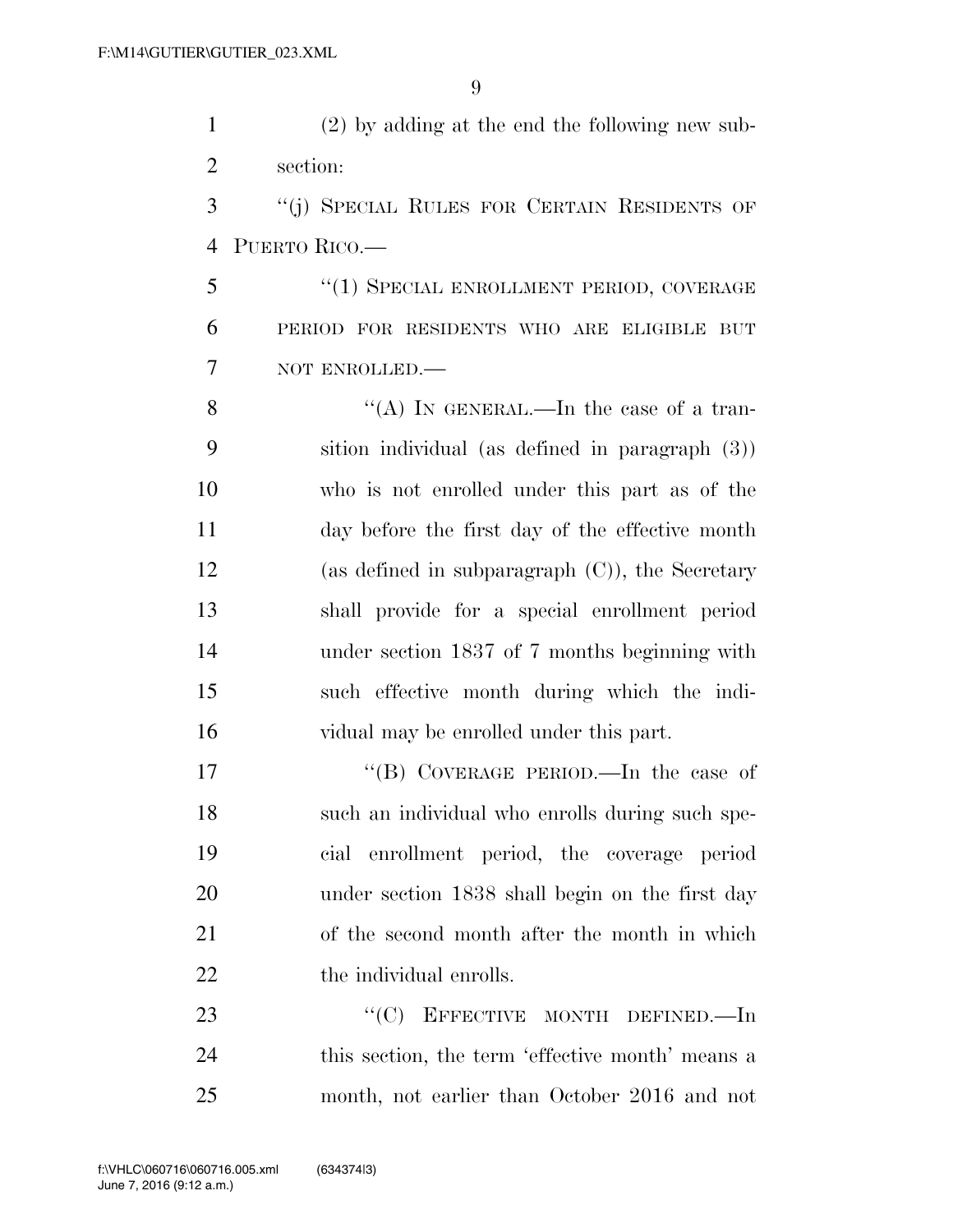1 later than January 2017, specified by the Sec-retary.

3 "(2) REDUCTION IN LATE ENROLLMENT PEN- ALTIES FOR CURRENT ENROLLEES AND INDIVID-UALS ENROLLING DURING TRANSITION.—

 $"$ (A) In GENERAL.—In the case of a tran- sition individual who is enrolled under this part as of the day before the first day of the effec- tive month or who enrolls under this part on or after the date of the enactment of this sub- section but before the end of the special enroll-12 ment period under paragraph  $(1)(A)$ , the amount of the late enrollment penalty imposed under section 1839(b) shall be recalculated by reducing the penalty to 15 percent of the pen-alty otherwise established.

17 "'(B) APPLICATION.—Subparagraph (A) shall be applied in the case of a transition indi-vidual who—

 $\frac{1}{1}$  is enrolled under this part as of the month before the effective month, for 22 premiums for months beginning with such effective month; or

24 ''(ii) enrolls under this part on or after the date of the enactment of this Act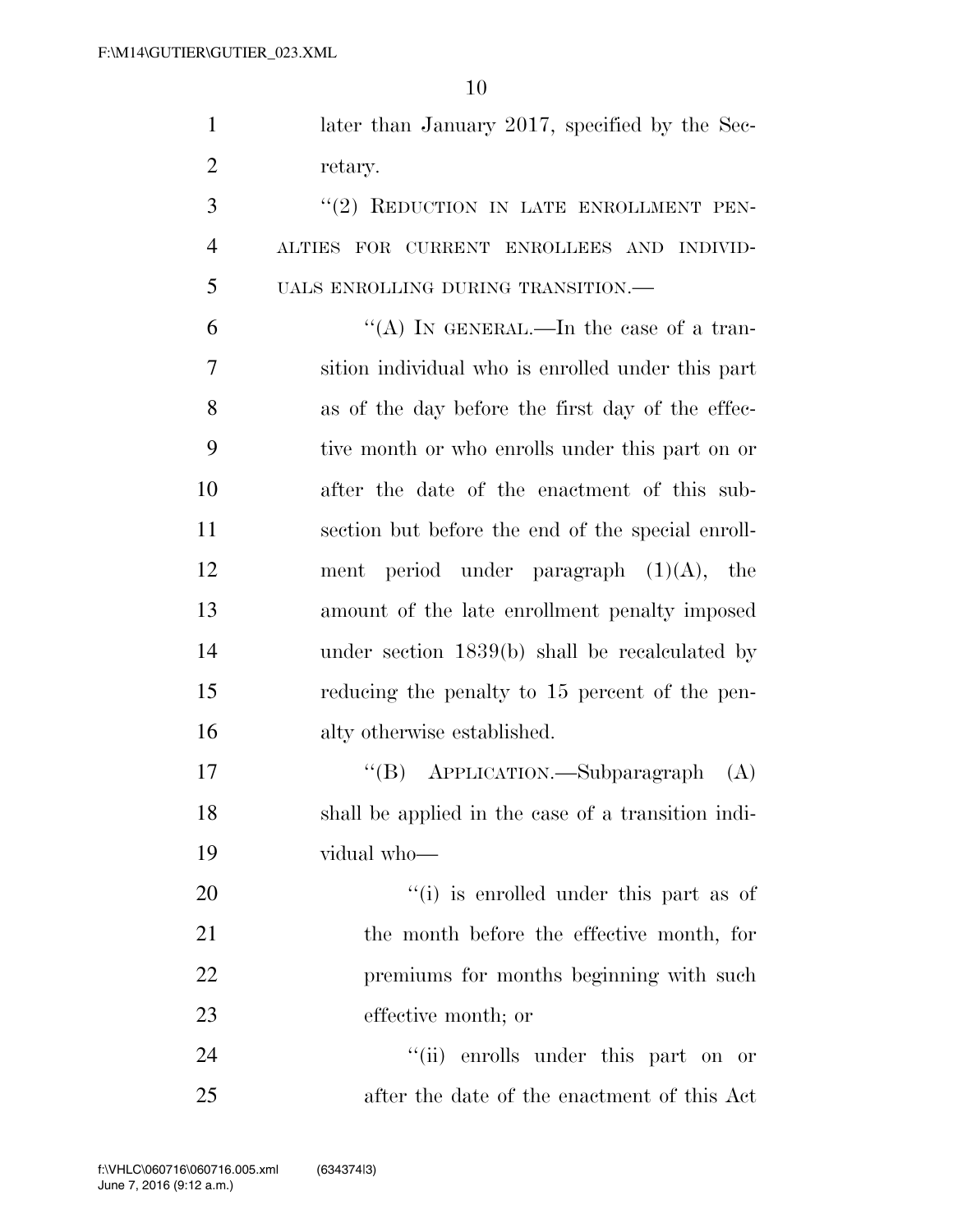| $\mathbf{1}$   | and before the end of the special enroll-              |
|----------------|--------------------------------------------------------|
| $\overline{2}$ | ment period under paragraph $(1)(A)$ , for             |
| 3              | premiums for months during the coverage                |
| $\overline{4}$ | period under this part which occur during              |
| 5              | or after the effective month.                          |
| 6              | "(C) LOSS OF REDUCTION IF INDIVIDUAL                   |
| 7              | ENROLLMENT.—Subparagraph<br>TERMINATES                 |
| 8              | (A) shall not apply to a transition individual if      |
| 9              | the individual terminates enrollment under this        |
| 10             | part after the end of the special enrollment pe-       |
| 11             | riod under paragraph (1).                              |
| 12             | "(3) TRANSITION INDIVIDUAL DEFINED.—In                 |
| 13             | this section, the term 'transition individual' means   |
| 14             | an individual who resides in Puerto Rico and who       |
| 15             | would have been deemed enrolled under this part        |
| 16             | pursuant to section $1837(f)$ before the first day of  |
| 17             | the effective month but for the fact that the indi-    |
| 18             | vidual was a resident of Puerto Rico, regardless of    |
| 19             | whether the individual is enrolled under this part as  |
| 20             | of such first day.".                                   |
| 21             | SEC. 825. PUERTO RICO PRACTICE EXPENSE GPCI IM-        |
| 22             | PROVEMENT.                                             |
| 23             | Section $1848(e)(1)$ of the Social Security Act $(42)$ |
|                |                                                        |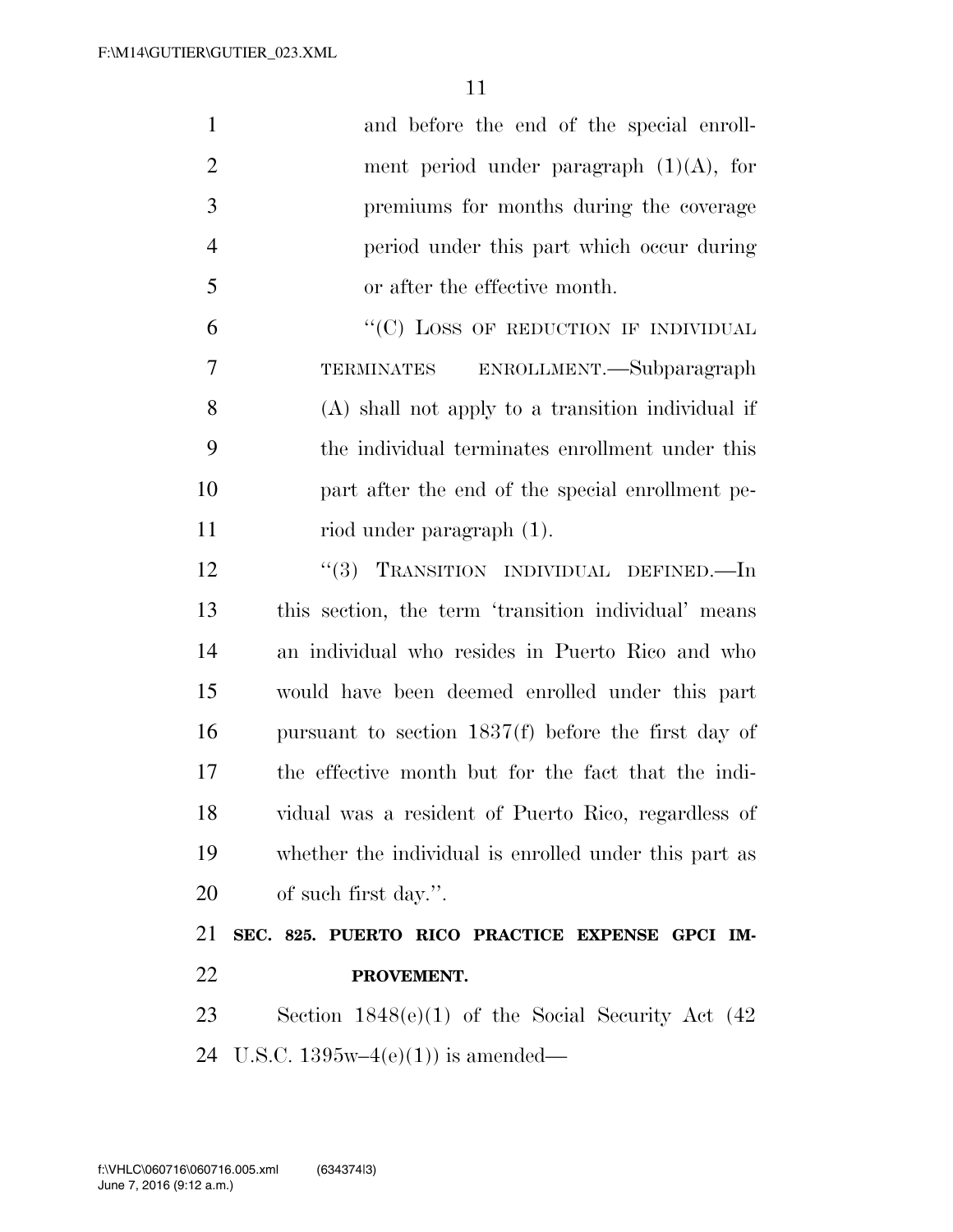| $\mathbf{1}$   | (1) in subparagraph (A), by striking "and $(I)$ " |
|----------------|---------------------------------------------------|
| $\overline{2}$ | and inserting " $(I)$ , and $(J)$ "; and          |
| 3              | $(2)$ by adding at the end the following new sub- |
| $\overline{4}$ | paragraph:                                        |
| 5              | $``(J)$ FLOOR FOR PRACTICE<br><b>EXPENSE</b>      |
| 6              | INDEX FOR SERVICES FURNISHED IN PUERTO            |
| $\overline{7}$ | RICO.                                             |
| 8              | "(i) IN GENERAL.-For purposes of                  |
| 9              | payment for services furnished in Puerto          |
| 10             | Rico in a year (beginning with 2017), after       |
| 11             | calculating the practice expense index in         |
| 12             | subparagraph $(A)(i)$ for Puerto Rico, if         |
| 13             | such index is below the reference index (as       |
| 14             | defined in clause (ii)) for the year, the Sec-    |
| 15             | retary shall increase such index for Puerto       |
| 16             | Rico to equal the value of the reference          |
| 17             | index for the year. The preceding sentence        |
| 18             | shall not be applied in a budget neutral          |
| 19             | manner.                                           |
| 20             | "(ii) REFERENCE INDEX DEFINED.-                   |
| 21             | In this subparagraph, the term 'reference         |
| 22             | index' means, with respect to a year, 0.800       |
| 23             | or, if less, the lowest practice expense          |
| 24             | index value for the year for any area in the      |
| 25             | 50 States or the District of Columbia.".          |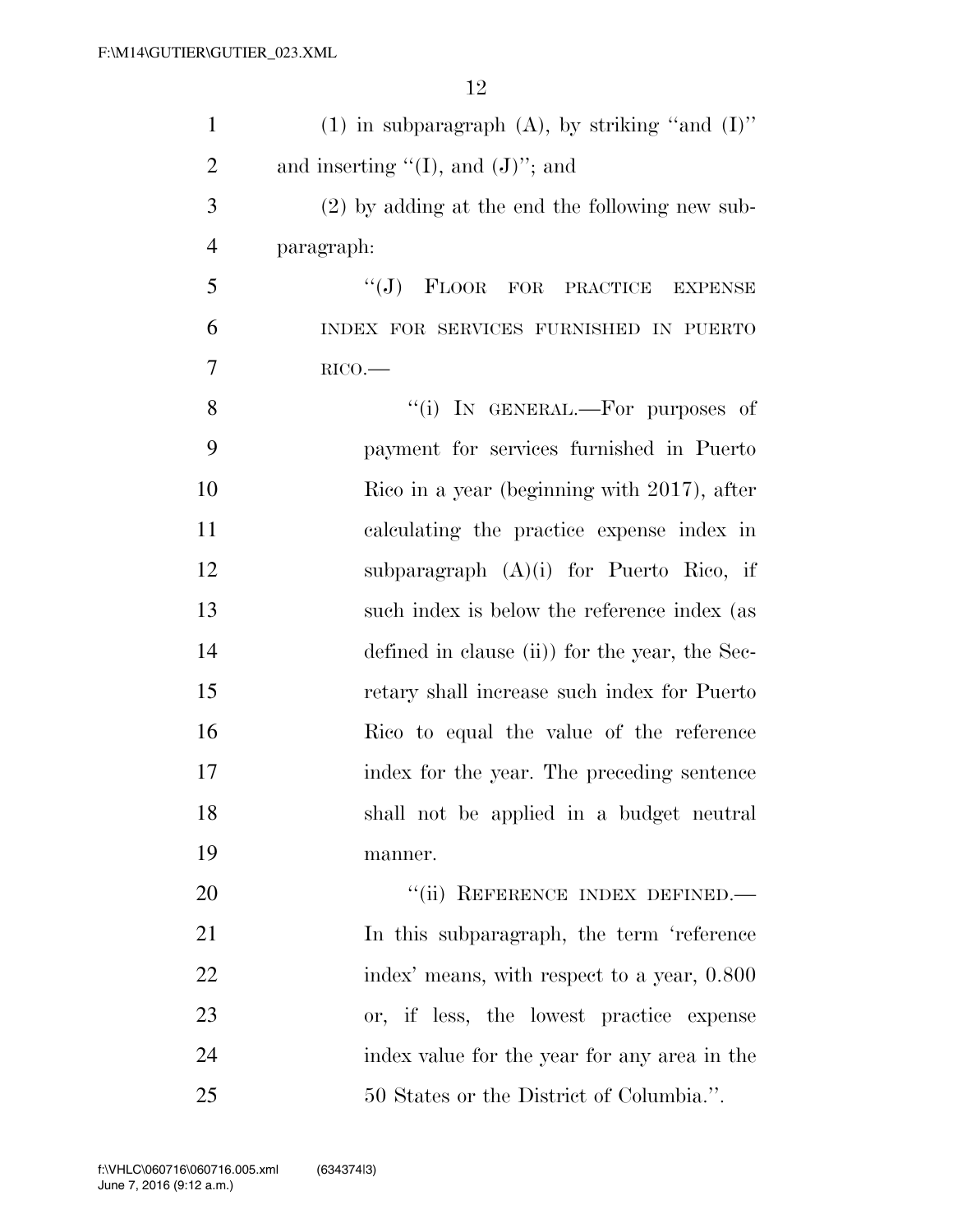| 1              | <b>CHAPTER 3-MEDICARE ADVANTAGE</b>                     |
|----------------|---------------------------------------------------------|
| $\overline{2}$ | (PART C)                                                |
| 3              | SEC. 826. ADJUSTMENT IN BENCHMARK FOR LOW BASE          |
| $\overline{4}$ | PAYMENT COUNTIES IN PUERTO RICO.                        |
| 5              | Section $1853(n)$ of the Social Security Act (42 U.S.C. |
| 6              | $1395w-103(n)$ is amended—                              |
| 7              | $(1)$ in paragraph $(1)$ , by striking "and $(5)$ " and |
| 8              | inserting $\cdot$ , (5), and (6)";                      |
| 9              | $(2)$ in paragraph $(4)$ , by striking "In no case"     |
| 10             | and inserting "Subject to paragraph (6), in no          |
| 11             | case"; and                                              |
| 12             | (3) by adding at the end the following new              |
| 13             | paragraph:                                              |
| 14             | "(6) SPECIAL RULES FOR BLENDED BENCH-                   |
| 15             | MARK AMOUNT FOR TERRITORIES.-                           |
| 16             | "(A) IN GENERAL.—Subject to paragraph                   |
| 17             | (2), the blended benchmark amount for an area           |
| 18             | in a territory for a year (beginning with 2017)         |
| 19             | shall not be less than 80 percent of the national       |
| 20             | average of the base payment amounts specified           |
| 21             | in subparagraph $(2)(E)$ for such year for areas        |
| 22             | within the 50 States and the District of Colum-         |
| 23             | bia.                                                    |
| 24             | "(B) LIMITATION.—In no case shall the                   |
| 25             | blended benchmark amount for an area in a               |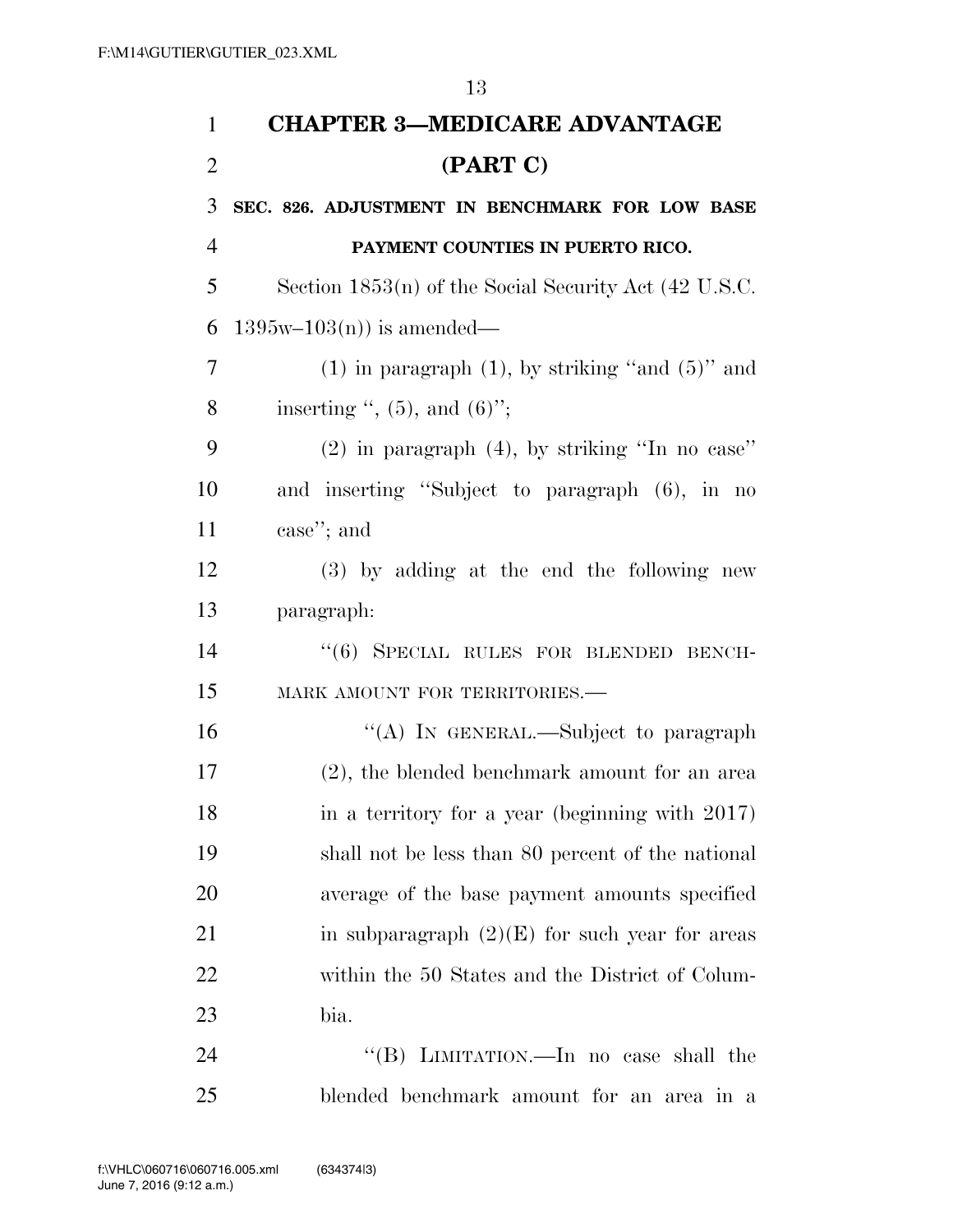| 1              | territory for a year under subparagraph $(A)$ ex-     |
|----------------|-------------------------------------------------------|
| $\overline{2}$ | ceed the lowest blended benchmark amount for          |
| 3              | any area within the 50 States and the District        |
| $\overline{4}$ | of Columbia for such year.".                          |
| 5              | <b>CHAPTER 4-PART D</b>                               |
| 6              | SEC. 827. IMPROVED USE OF ALLOCATED PRESCRIPTION      |
| 7              | DRUG FUNDS BY TERRITORIES.                            |
| 8              | Section 1935(e) of the Social Security Act (42 U.S.C. |
| 9              | $1396u-5(e)$ is amended by adding at the end the fol- |
| 10             | lowing new paragraph:                                 |
| 11             | "(5) IMPROVED USE OF FUNDS FOR LOW-IN-                |
| 12             | COME PART D ELIGIBLE INDIVIDUALS.-This sub-           |
| 13             | section shall be applied beginning with fiscal year   |
| 14             | 2017 as follows, notwithstanding any other provision  |
| 15             | of this title:                                        |
| 16             | "(A) CLARIFYING STATE FLEXIBILITY TO                  |
| 17             | COVER NON-DUAL-ELIGIBLE INDIVIDUALS.—In               |
| 18             | this title, the term 'medical assistance' includes    |
| 19             | financial assistance furnished by a State under       |
| <b>20</b>      | this subsection to part D eligible individuals        |
| 21             | who, if they were residing in one of the $50$         |
| <u>22</u>      | States or the District of Columbia, would qual-       |
| 23             | ify as subsidy eligible individuals under section     |
| 24             | $1860D-14(a)(3)$ , and without regard to wheth-       |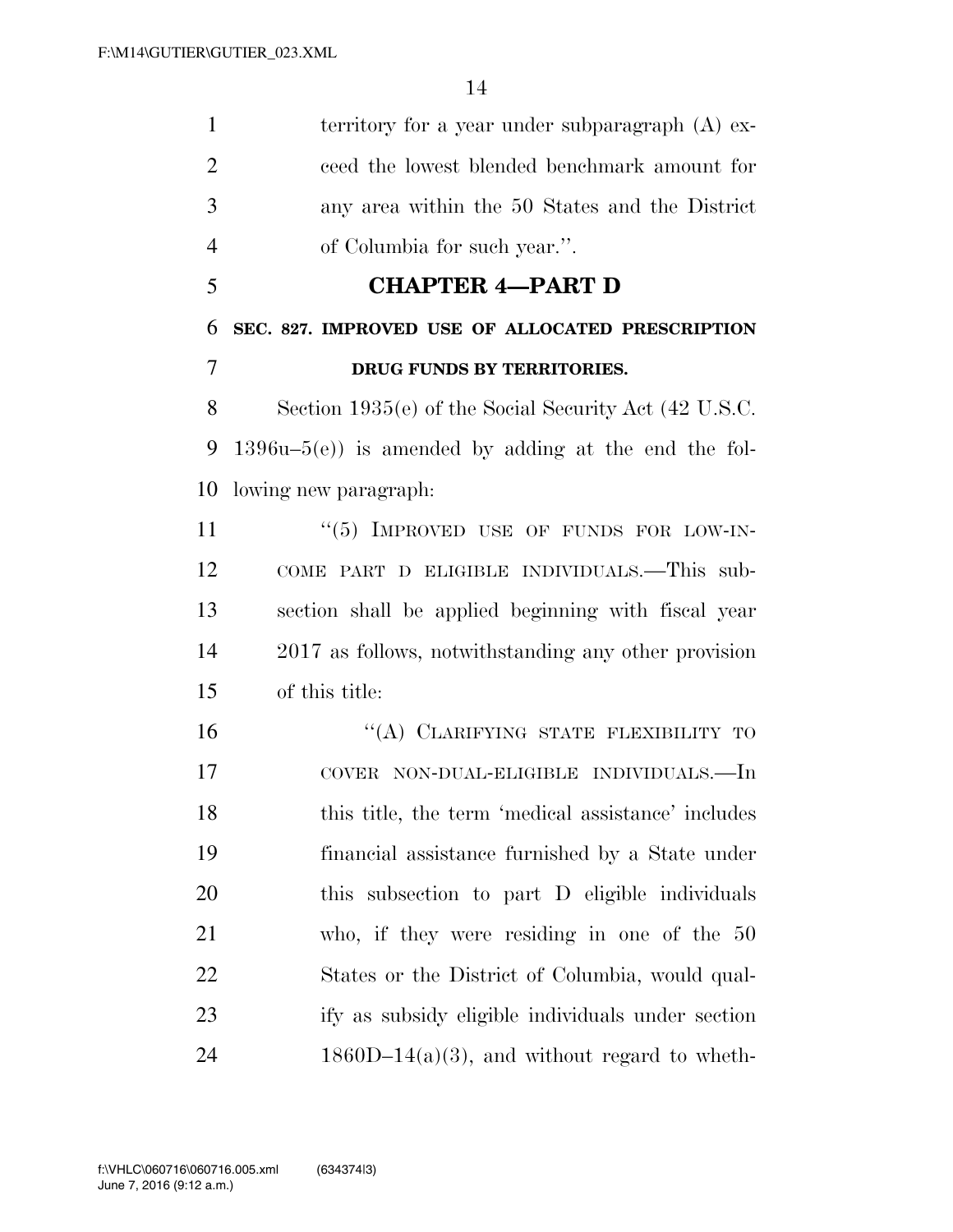| er such individuals otherwise qualify for medical |
|---------------------------------------------------|
| assistance under this title.                      |

3 "(B) 100 PERCENT FMAP TO REFLECT NO STATE MATCHING REQUIRED FOR PART D LOW INCOME SUBSIDIES.—The Federal medical as- sistance percentage applicable to the assistance furnished under this subsection is 100 percent. 8 "(C) LIMITED FUNDING FOR SPECIAL RULES.—Subparagraphs (A) and (B), and the provision of medical assistance for covered part D drugs to low-income part D eligible individ- uals for a State and period under this sub- section, is limited to the amount specified in paragraph (3) for such State and period, with- out regard to the application of subsection (f) or (g) of section 1108.''.

### **SEC. 828. REPORT ON TREATMENT OF TERRITORIES UNDER MEDICARE PART D.**

 Paragraph (4) of section 1935(e) of the Social Secu-20 rity Act  $(42 \text{ U.S.C. } 1396u-5(e))$  is amended to read as follows:

22 "(4) REPORT ON APPLICATION OF SUB-SECTION.—

24 "(A) In GENERAL.—Not later than Feb-ruary 1, 2018, the Secretary shall submit to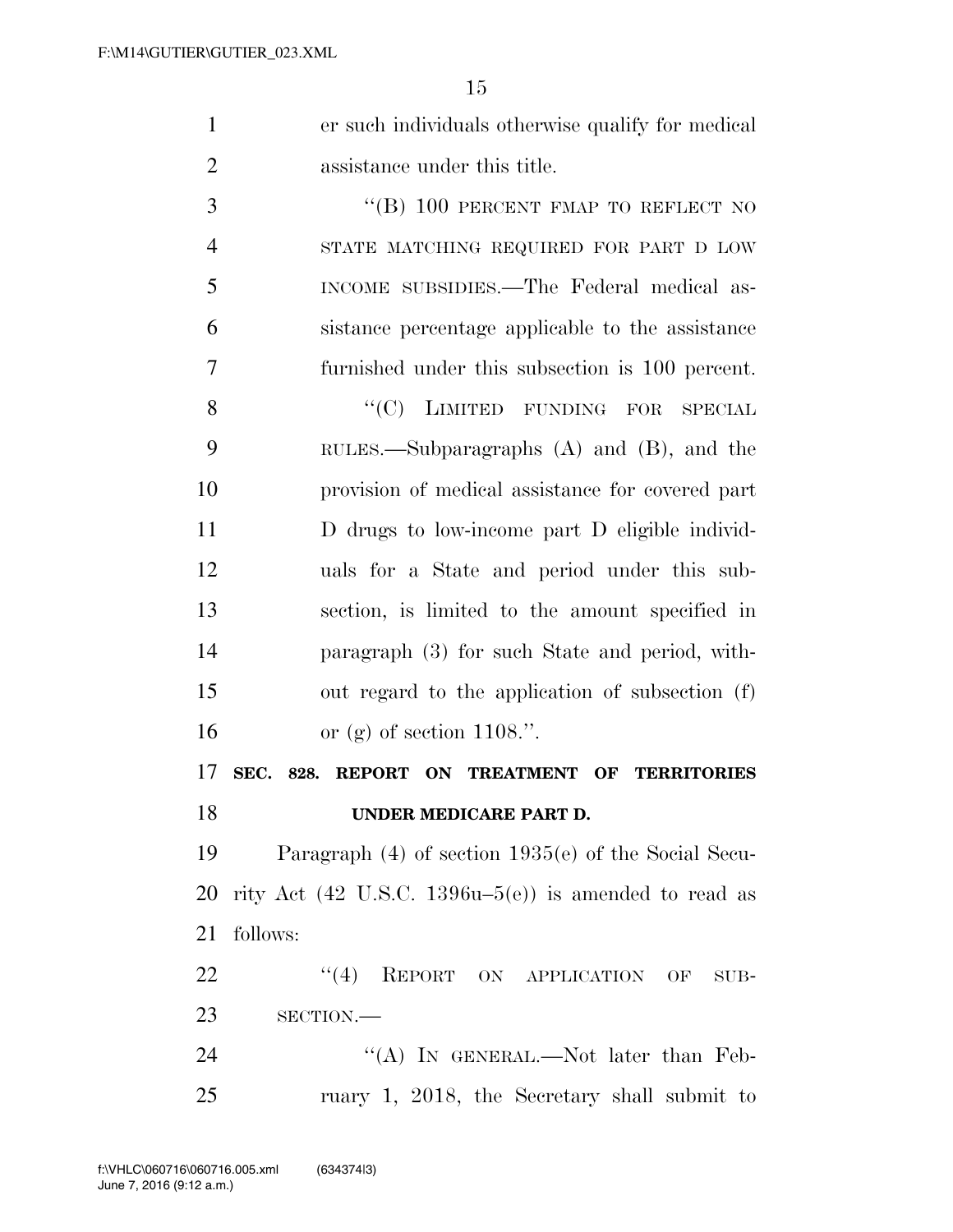| $\mathbf{1}$   | Congress a report on the application of this    |
|----------------|-------------------------------------------------|
| $\overline{2}$ | subsection during the period beginning fiscal   |
| 3              | year 2006 and ending fiscal year 2017.          |
| $\overline{4}$ | "(B) INFORMATION TO BE INCLUDED IN              |
| 5              | REPORT.—Such report shall include—              |
| 6              | "(i) program guidance issued by the             |
| $\overline{7}$ | Secretary to implement this subsection;         |
| 8              | "(ii) for each territory, information on        |
| 9              | the increased amount under paragraph (3)        |
| 10             | and how the territory has applied such          |
| 11             | amount, including the territory's program       |
| 12             | design, expenditures, and number of indi-       |
| 13             | viduals (and dual-eligible individuals) as-     |
| 14             | sisted; and                                     |
| 15             | "(iii) differences between how such             |
| 16             | territories are treated under part D of title   |
| 17             | XVIII and under this title compared with        |
| 18             | the treatment of the 50 States and the          |
| 19             | District of Columbia under such part and        |
| 20             | this title for different fiscal years within    |
| 21             | the period covered under the report.            |
| 22             | ``(C)<br>RECOMMENDATIONS.-Such report           |
| 23             | shall include recommendations for improving     |
| 24             | prescription drug coverage for low-income indi- |
| 25             | viduals in each territory, including<br>rec-    |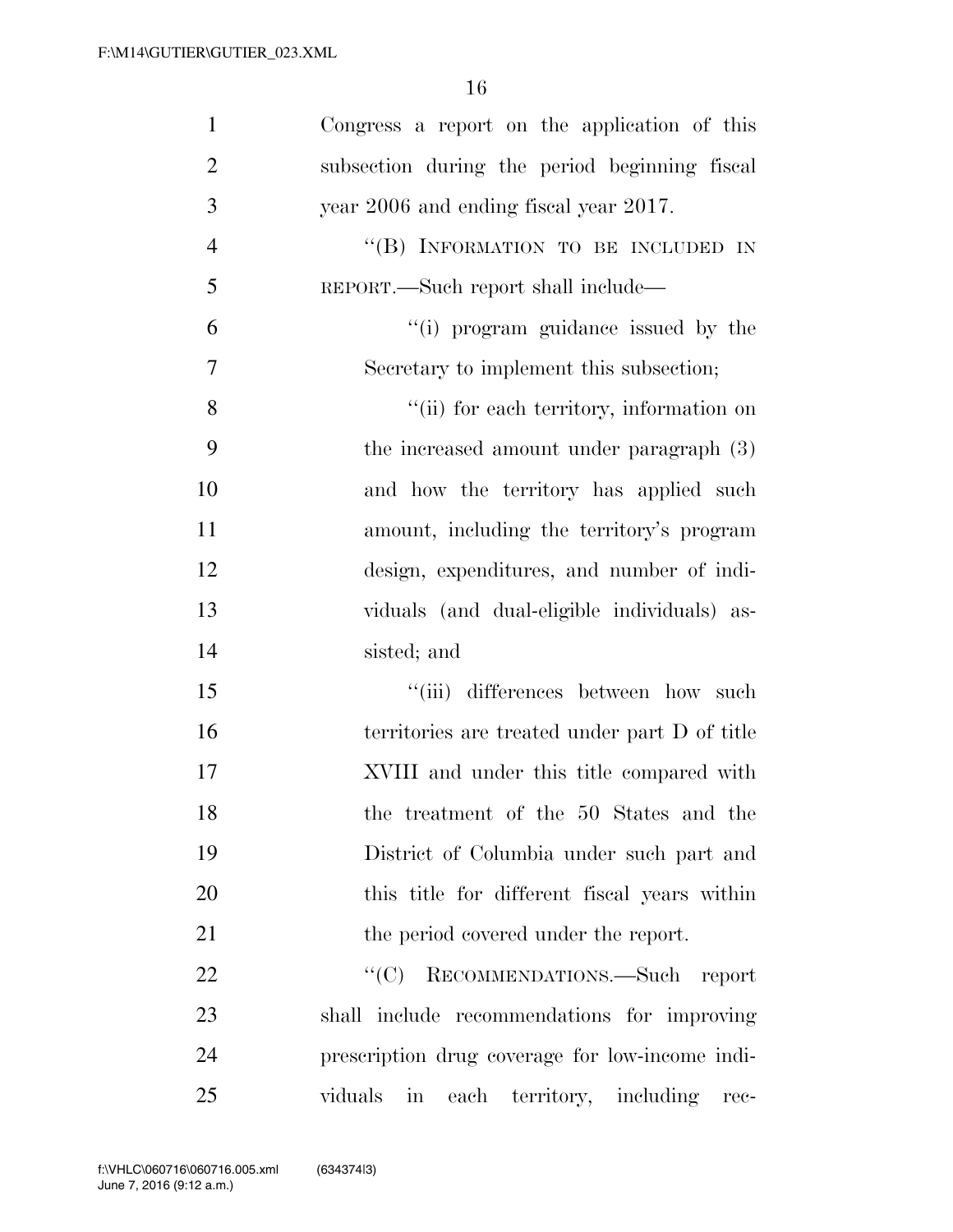| $\mathbf{1}$   | ommendations regarding each of the following                             |
|----------------|--------------------------------------------------------------------------|
| $\overline{2}$ | alternative approaches:                                                  |
| 3              | "(i) Adjusting the aggregate amount                                      |
| $\overline{4}$ | specified in paragraph $(3)(B)$ .                                        |
| 5              | "(ii) Allowing residents of the terri-                                   |
| 6              | tories to be subsidy eligible individuals                                |
| $\overline{7}$ | under section 1860D-14, notwithstanding                                  |
| 8              | subsection $(a)(3)(F)$ of such section, or                               |
| 9              | providing substantially equivalent low-in-                               |
| 10             | come prescription drug subsidies to such                                 |
| 11             | residents.".                                                             |
| 12             | <b>Subtitle C-Miscellaneous</b>                                          |
|                |                                                                          |
|                | SEC. 831. MODIFIED TREATMENT OF TERRITORIES WITH                         |
|                | RESPECT TO APPLICATION OF ACA ANNUAL                                     |
| 13<br>14<br>15 | HEALTH INSURANCE PROVIDER FEES.                                          |
| 16             | Section 9010 of the Patient Protection and Afford-                       |
| 17             | able Care Act $(26 \text{ U.S.C. } 4001 \text{ note prec.})$ is amended— |
| 18             | $(1)$ in subsection $(b)(1)$ , by inserting "subject"                    |
| 19             | to subsection $(j)(1)$ ," after "With respect to each                    |
| 20             | covered entity,"; and                                                    |
| 21             | $(2)$ by striking subsection $(j)$ and inserting the                     |
| 22             | following:                                                               |
| 23             | "(j) SPECIAL RULES FOR TREATMENT OF TERRI-                               |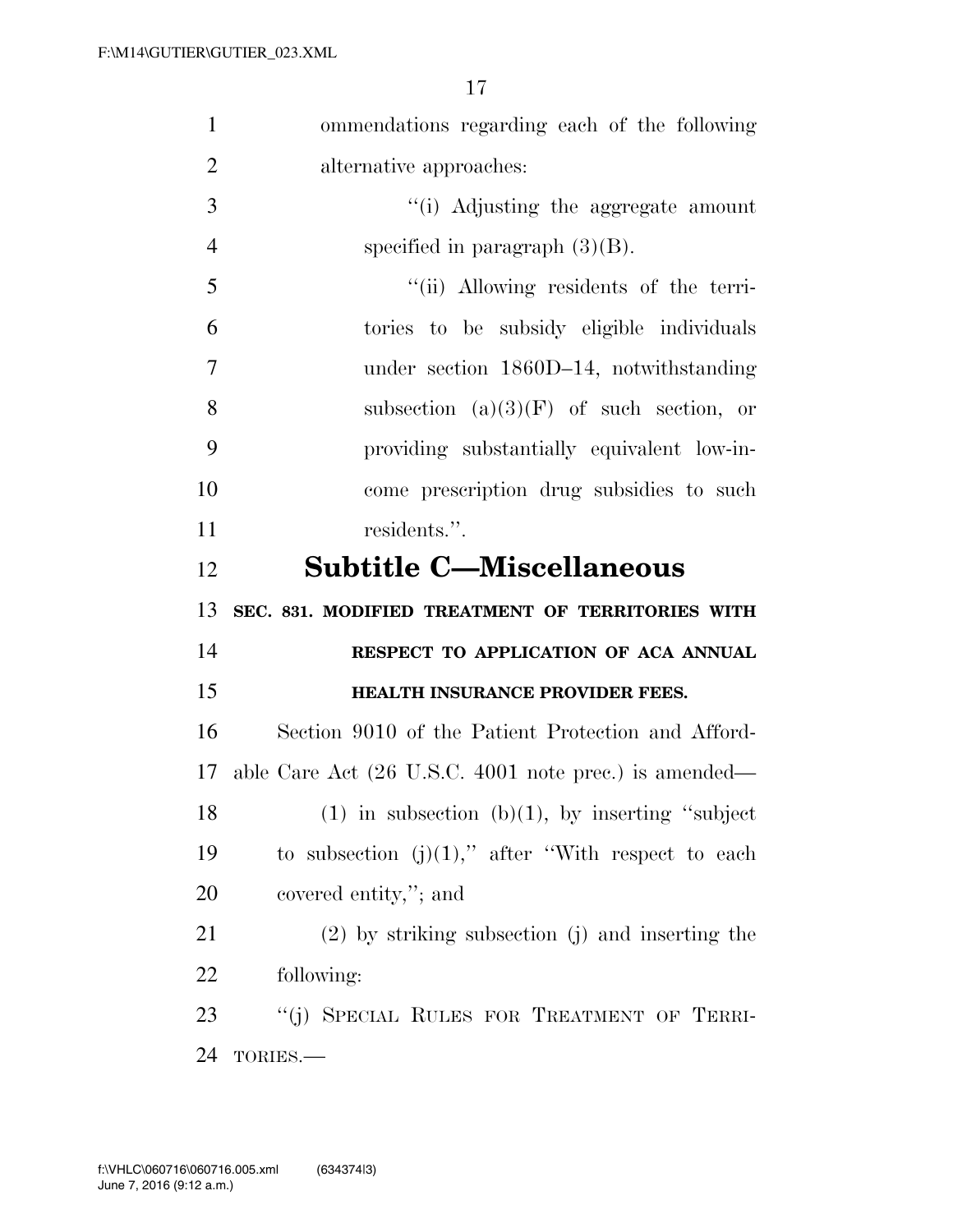| $\mathbf{1}$   | "(1) IN GENERAL.—In applying this section              |
|----------------|--------------------------------------------------------|
| $\overline{2}$ | with respect to United States health risks located     |
| 3              | outside of the 50 States or the District of Columbia   |
| $\overline{4}$ | for years beginning with 2017—                         |
| 5              | $\lq\lq$ the amount of the fee under sub-              |
| 6              | section (b) shall be 50 percent of the amount          |
| 7              | of the fee otherwise determined;                       |
| 8              | "(B) the Secretary shall deposit<br>the                |
| 9              | amount of such fees collected for each territory       |
| 10             | into a separate account; and                           |
| 11             | $\lq\lq$ amounts in such an account for a ter-         |
| 12             | ritory for a year are appropriated and shall be        |
| 13             | available to the territory in accordance with          |
| 14             | paragraph $(2)$ .                                      |
| 15             | "(2) AVAILABILITY OF FUNDS.—Amounts made               |
| 16             | available to a territory under paragraph $(1)(C)$ with |
| 17             | respect to a territory for a year shall be made avail- |
| 18             | able to the territory, upon application of the terri-  |
| 19             | tory to the Secretary of Health and Human Serv-        |
| 20             | ices, only for the following purposes, as elected by   |
| 21             | the territory in such application:                     |
| 22             | "(A) INCREASED PRESCRIPTION DRUG AS-                   |
| 23             | SISTANCE FOR LOW-INCOME PART D ELIGIBLE                |
| 24             | INDIVIDUALS.—For increasing the amount of              |
| 25             | funds made available to the territory under sec-       |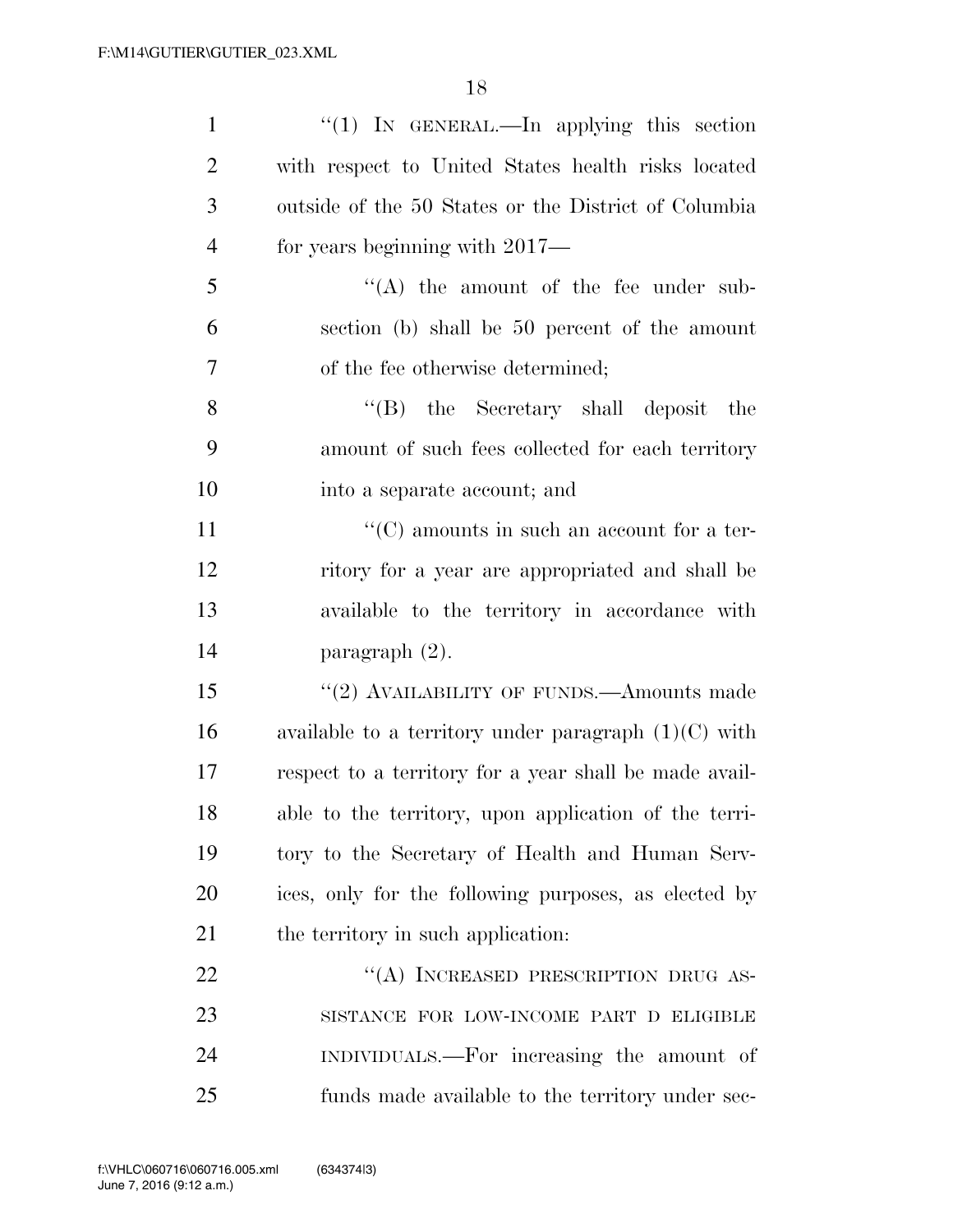| $\mathbf{1}$   | tion $1935(e)(3)$ of the Social Security Act (42)           |
|----------------|-------------------------------------------------------------|
| $\overline{2}$ | U.S.C. $1396u-5(e)(3)$ for assistance for low-in-           |
| 3              | come part D eligible individuals in obtaining               |
| $\overline{4}$ | part D covered drugs.                                       |
| 5              | $\lq\lq (B)$<br>SATISFYING STATE<br><b>MEDICAID</b>         |
| 6              | MATCHING REQUIREMENT. For purposes of                       |
| 7              | the territory meeting non-Federal matching re-              |
| 8              | quirements imposed with respect to obtaining                |
| 9              | Federal financial participation under title XIX             |
| 10             | of the Social Security Act.".                               |
| 11             | SEC. 832. MEDICAID AND CHIP TERRITORY TRANSPARENCY          |
| 12             | AND INFORMATION.                                            |
| 13             | (a) PUBLICATION OF INFORMATION ON FEDERAL                   |
| 14             | EXPENDITURES UNDER MEDICAID AND CHIP IN THE                 |
| 15             | TERRITORIES.—Not later than 180 days after the date         |
| 16             | of the enactment of this Act, the Secretary of Health and   |
| 17             | Human Services shall publish, and periodically update, on   |
|                | 18 the Internet site of the Centers for Medicare & Medicaid |
| 19             | Services information on Medicaid and CHIP carried out       |
| 20             | in the territories of the United States. Such information   |
| 21             | shall include, with respect to each such territory—         |
| 22             | (1) the income levels established by the terri-             |
| 23             | tory for purposes of eligibility of an individual to re-    |
|                |                                                             |
| 24             | ceive medical assistance under Medicaid or child            |
| 25             | health assistance under CHIP;                               |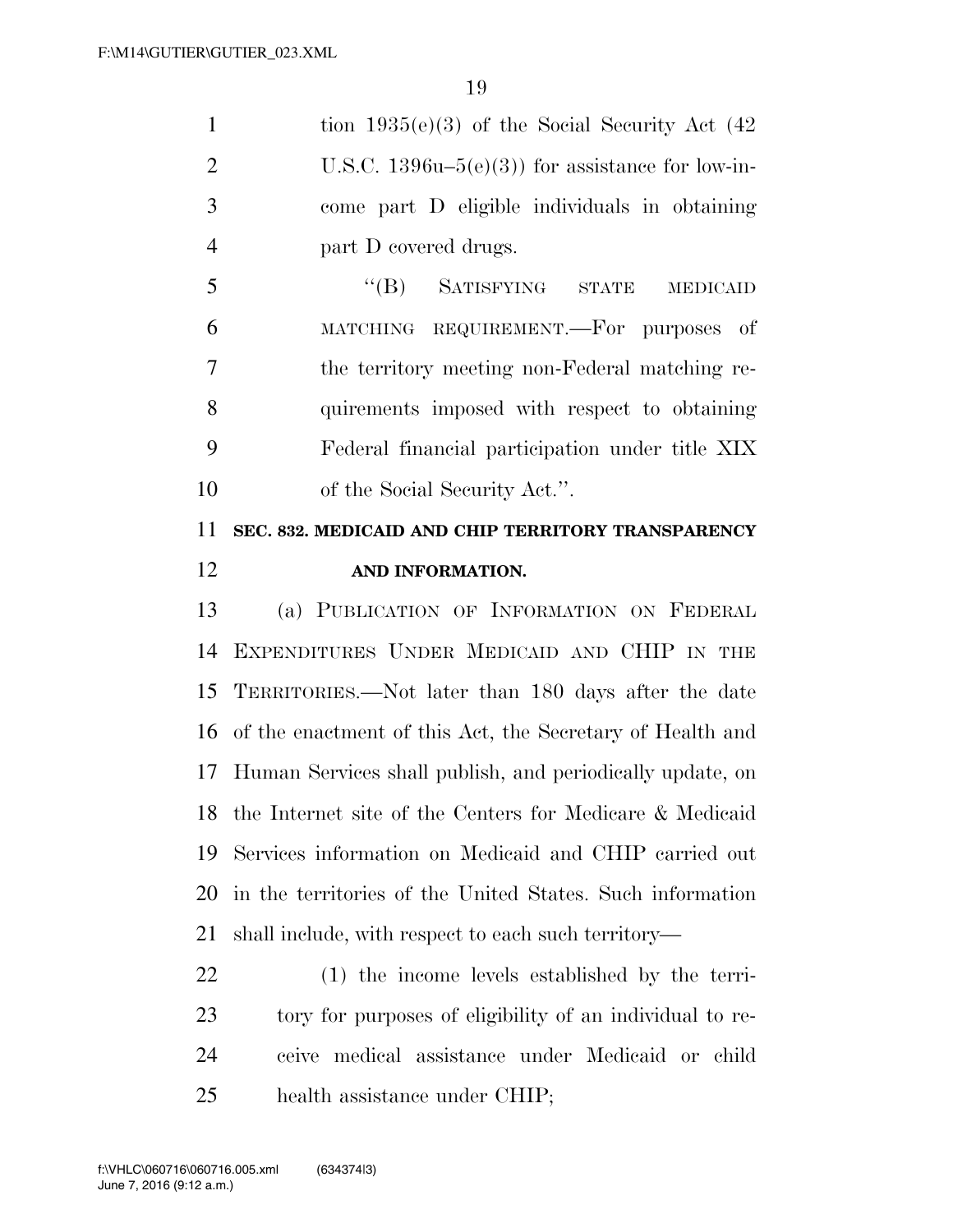| $\mathbf{1}$   | (2) the number of individuals enrolled in Med-        |
|----------------|-------------------------------------------------------|
| $\overline{2}$ | icaid and CHIP in such territory;                     |
| 3              | (3) any State plan amendments in effect to            |
| $\overline{4}$ | carry out Medicaid or CHIP in such territory;         |
| 5              | $(4)$ any waiver of the requirements of title XIX     |
| 6              | or title XXI issued by the Secretary to carry out     |
| 7              | Medicaid or CHIP in the territory, including a waiv-  |
| 8              | er under section 1115 of the Social Security Act (42) |
| 9              | U.S.C. 1315), any application for such a waiver, and  |
| 10             | any documentation related to such application (in-    |
| 11             | cluding correspondence);                              |
| 12             | (5) the amount of the Federal and non-Federal         |
| 13             | share of expenditures under Medicaid and CHIP in      |
| 14             | such territory;                                       |
| 15             | $(6)$ the systems in place for the furnishing of      |
| 16             | health care items and services under Medicaid and     |
| 17             | CHIP in such territory;                               |
| 18             | (7) the design of CHIP in such territory; and         |
| 19             | (8) other information regarding the carrying          |
| 20             | out of Medicaid and CHIP in the territory that is     |
| 21             | published on such Internet site with respect to car-  |
| 22             | rying out Medicaid and CHIP in each State and the     |
| 23             | District of Columbia.                                 |
| 24             | (b) DEFINITIONS.—In this section:                     |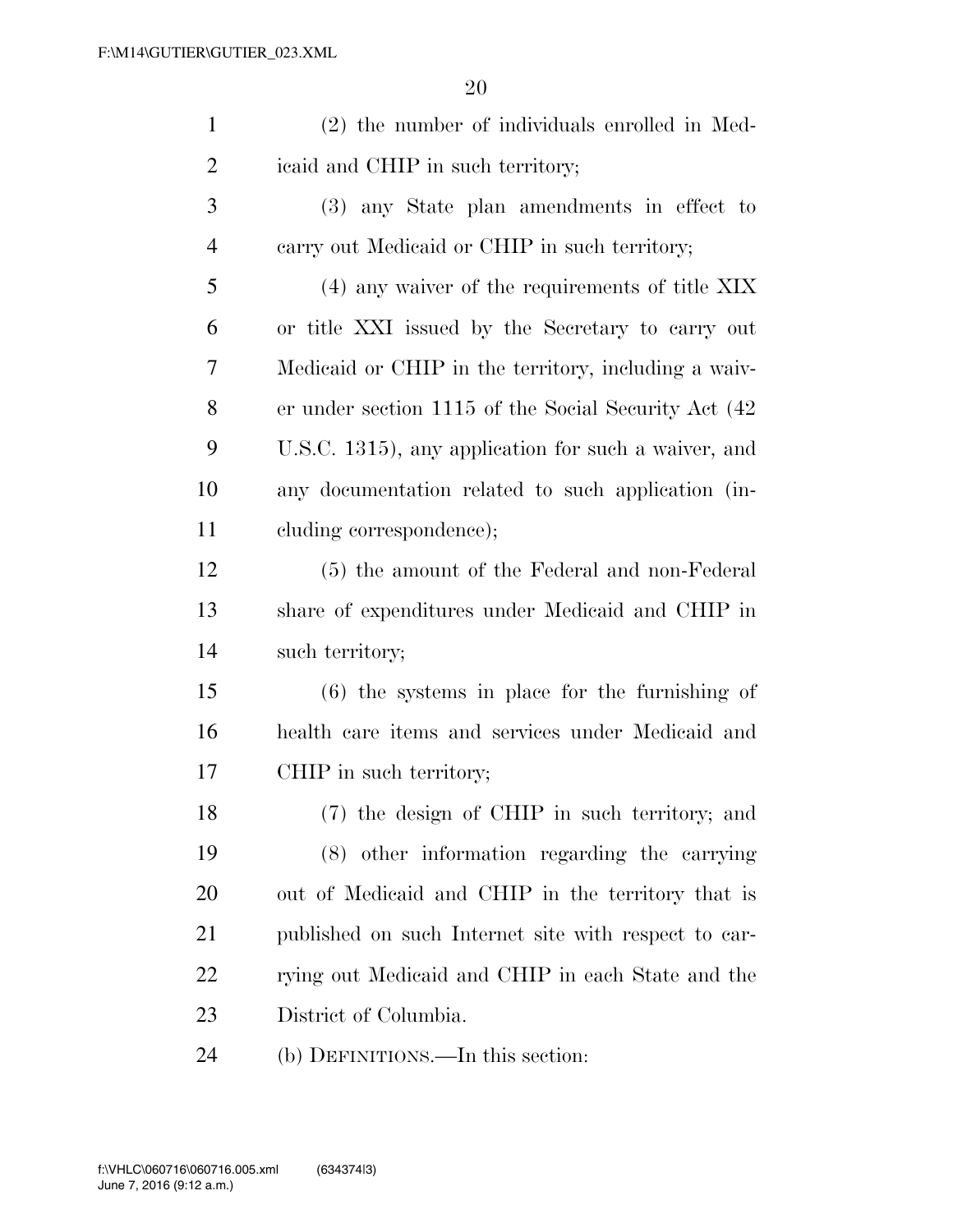(1) CHIP.—The term ''CHIP'' means the State Children's Health Insurance Program under title XXI of the Social Security Act.

 (2) MEDICAID.—The term ''Medicaid'' means the Medicaid program under title XIX of the Social Security Act.

 (3) TERRITORY.—The term ''territory of the United States'' includes Puerto Rico, the Virgin Is- lands of the United States, Guam, the Northern Mariana Islands, and American Samoa.

### **SEC. 833. REPORT ON EXCLUSION OF TERRITORIES FROM EXCHANGES.**

 (a) IN GENERAL.—Not later than February 1, 2018, the Secretary of Health and Human Services shall submit to Congress a report that details the adverse impacts in each territory from the practical exclusion of the terri- tories from the provisions of part II of subtitle D of title I of the Patient Protection and Affordable Care Act inso- far as such provisions provide for the establishment of an American Health Benefit Exchange or the administration of a federally facilitated Exchange in each State and in the District of Columbia for the purpose of making health insurance more affordable and accessible for individuals and small businesses.